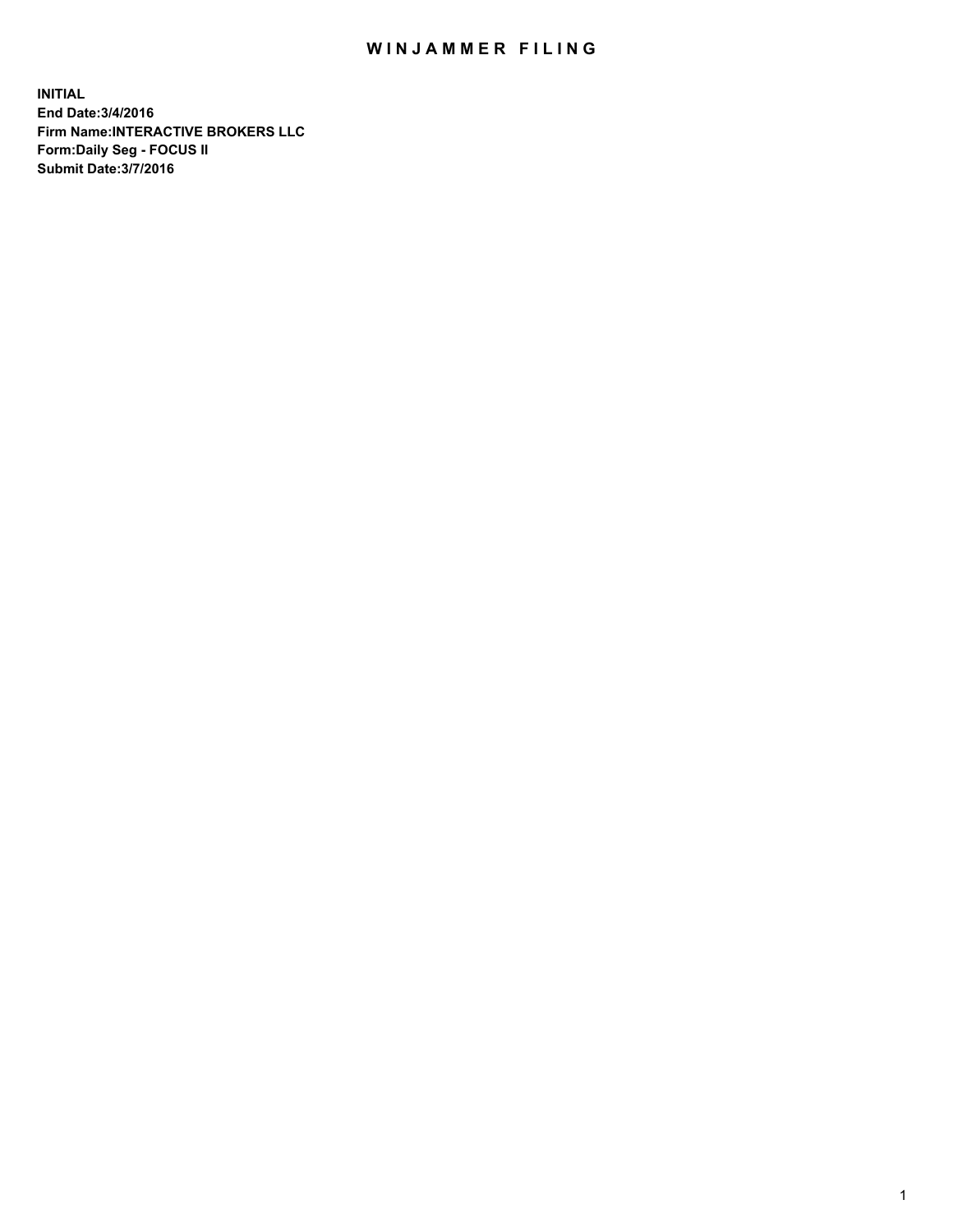## **INITIAL End Date:3/4/2016 Firm Name:INTERACTIVE BROKERS LLC Form:Daily Seg - FOCUS II Submit Date:3/7/2016 Daily Segregation - Cover Page**

| Name of Company<br><b>Contact Name</b><br><b>Contact Phone Number</b><br><b>Contact Email Address</b>                                                                                                                                                                                                                          | <b>INTERACTIVE BROKERS LLC</b><br><b>Alex Parker</b><br>203-618-7738<br>aparker@interactivebrokers.com |
|--------------------------------------------------------------------------------------------------------------------------------------------------------------------------------------------------------------------------------------------------------------------------------------------------------------------------------|--------------------------------------------------------------------------------------------------------|
| FCM's Customer Segregated Funds Residual Interest Target (choose one):<br>a. Minimum dollar amount: ; or<br>b. Minimum percentage of customer segregated funds required:%; or<br>c. Dollar amount range between: and; or<br>d. Percentage range of customer segregated funds required between:% and%.                          | <u>0</u><br>155,000,000 245,000,000<br><u>00</u>                                                       |
| FCM's Customer Secured Amount Funds Residual Interest Target (choose one):<br>a. Minimum dollar amount: ; or<br>b. Minimum percentage of customer secured funds required:%; or<br>c. Dollar amount range between: and; or<br>d. Percentage range of customer secured funds required between:% and%.                            | <u>0</u><br>80,000,000 120,000,000<br>0 <sub>0</sub>                                                   |
| FCM's Cleared Swaps Customer Collateral Residual Interest Target (choose one):<br>a. Minimum dollar amount: ; or<br>b. Minimum percentage of cleared swaps customer collateral required:% ; or<br>c. Dollar amount range between: and; or<br>d. Percentage range of cleared swaps customer collateral required between:% and%. | ₫<br>0 <sub>0</sub><br>0 <sub>0</sub>                                                                  |

Attach supporting documents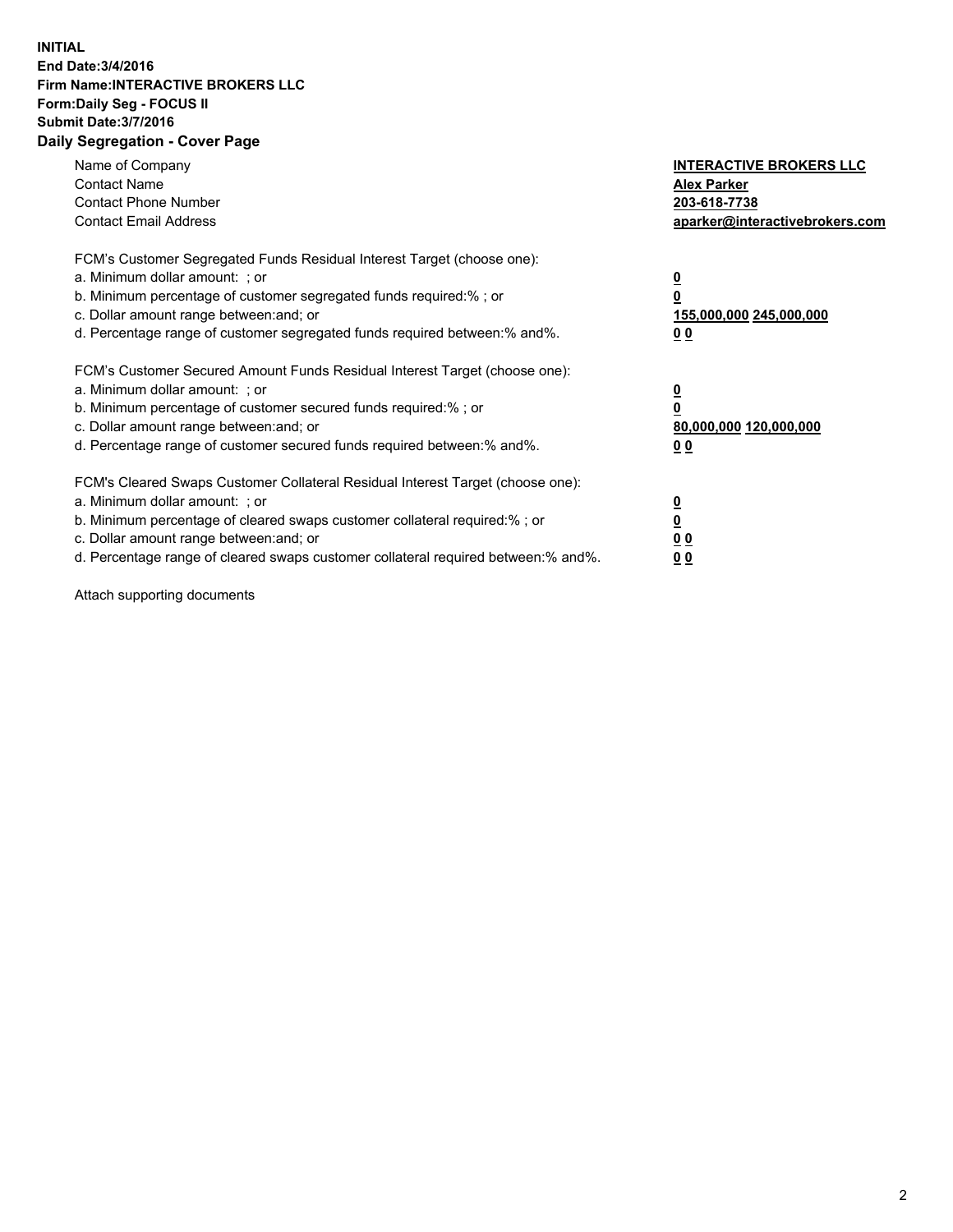## **INITIAL End Date:3/4/2016 Firm Name:INTERACTIVE BROKERS LLC Form:Daily Seg - FOCUS II Submit Date:3/7/2016 Daily Segregation - Secured Amounts**

|     | Foreign Futures and Foreign Options Secured Amounts                                         |                                   |
|-----|---------------------------------------------------------------------------------------------|-----------------------------------|
|     | Amount required to be set aside pursuant to law, rule or regulation of a foreign            | $0$ [7305]                        |
|     | government or a rule of a self-regulatory organization authorized thereunder                |                                   |
| 1.  | Net ledger balance - Foreign Futures and Foreign Option Trading - All Customers             |                                   |
|     | A. Cash                                                                                     | 312,174,396 [7315]                |
|     | B. Securities (at market)                                                                   | $0$ [7317]                        |
| 2.  | Net unrealized profit (loss) in open futures contracts traded on a foreign board of trade   | -18,298,116 [7325]                |
| 3.  | Exchange traded options                                                                     |                                   |
|     | a. Market value of open option contracts purchased on a foreign board of trade              | 39,593 [7335]                     |
|     | b. Market value of open contracts granted (sold) on a foreign board of trade                | <u>-146,206</u> [7337]            |
| 4.  | Net equity (deficit) (add lines 1. 2. and 3.)                                               | 293,769,667 [7345]                |
| 5.  | Account liquidating to a deficit and account with a debit balances - gross amount           | 917,700 [7351]                    |
|     | Less: amount offset by customer owned securities                                            | 0 [7352] <b>917,700</b> [7354]    |
| 6.  | Amount required to be set aside as the secured amount - Net Liquidating Equity              | 294,687,367 [7355]                |
|     | Method (add lines 4 and 5)                                                                  |                                   |
| 7.  | Greater of amount required to be set aside pursuant to foreign jurisdiction (above) or line | 294,687,367 [7360]                |
|     | 6.                                                                                          |                                   |
|     | FUNDS DEPOSITED IN SEPARATE REGULATION 30.7 ACCOUNTS                                        |                                   |
| 1.  | Cash in banks                                                                               |                                   |
|     | A. Banks located in the United States                                                       | $0$ [7500]                        |
|     |                                                                                             |                                   |
| 2.  | B. Other banks qualified under Regulation 30.7                                              | 0 [7520] 0 [7530]                 |
|     | Securities                                                                                  |                                   |
|     | A. In safekeeping with banks located in the United States                                   | 345,692,321 [7540]                |
|     | B. In safekeeping with other banks qualified under Regulation 30.7                          | 0 [7560] 345,692,321 [7570]       |
| 3.  | Equities with registered futures commission merchants                                       |                                   |
|     | A. Cash                                                                                     | $0$ [7580]                        |
|     | <b>B.</b> Securities                                                                        | $0$ [7590]                        |
|     | C. Unrealized gain (loss) on open futures contracts                                         | $0$ [7600]                        |
|     | D. Value of long option contracts                                                           | $0$ [7610]                        |
|     | E. Value of short option contracts                                                          | 0 [7615] 0 [7620]                 |
| 4.  | Amounts held by clearing organizations of foreign boards of trade                           |                                   |
|     | A. Cash                                                                                     | $0$ [7640]                        |
|     | <b>B.</b> Securities                                                                        | $0$ [7650]                        |
|     | C. Amount due to (from) clearing organization - daily variation                             | $0$ [7660]                        |
|     | D. Value of long option contracts                                                           | $0$ [7670]                        |
|     | E. Value of short option contracts                                                          | 0 [7675] 0 [7680]                 |
| 5.  | Amounts held by members of foreign boards of trade                                          |                                   |
|     | A. Cash                                                                                     | 83,588,471 [7700]                 |
|     | <b>B.</b> Securities                                                                        | $0$ [7710]                        |
|     | C. Unrealized gain (loss) on open futures contracts                                         | -11,187,146 <sup>[7720]</sup>     |
|     | D. Value of long option contracts                                                           | 39,596 [7730]                     |
|     | E. Value of short option contracts                                                          | -146,212 [7735] 72,294,709 [7740] |
| 6.  | Amounts with other depositories designated by a foreign board of trade                      | $0$ [7760]                        |
| 7.  | Segregated funds on hand                                                                    | $0$ [7765]                        |
| 8.  | Total funds in separate section 30.7 accounts                                               | 417,987,030 [7770]                |
| 9.  | Excess (deficiency) Set Aside for Secured Amount (subtract line 7 Secured Statement         | 123,299,663 [7380]                |
|     | Page 1 from Line 8)                                                                         |                                   |
| 10. | Management Target Amount for Excess funds in separate section 30.7 accounts                 | 80,000,000 [7780]                 |
| 11. | Excess (deficiency) funds in separate 30.7 accounts over (under) Management Target          | 43,299,663 [7785]                 |
|     |                                                                                             |                                   |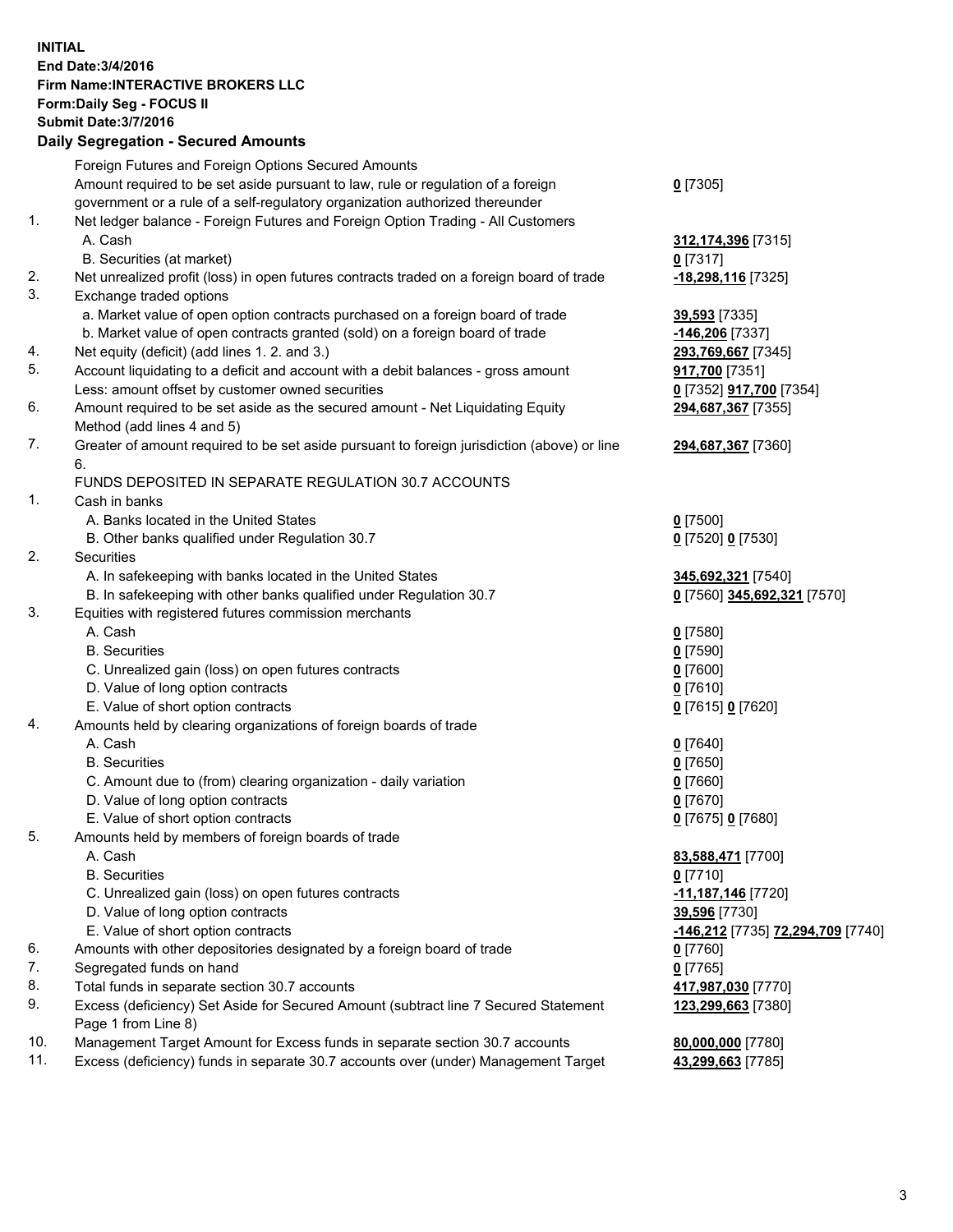**INITIAL End Date:3/4/2016 Firm Name:INTERACTIVE BROKERS LLC Form:Daily Seg - FOCUS II Submit Date:3/7/2016 Daily Segregation - Segregation Statement** SEGREGATION REQUIREMENTS(Section 4d(2) of the CEAct) 1. Net ledger balance A. Cash **2,767,880,359** [7010] B. Securities (at market) **0** [7020] 2. Net unrealized profit (loss) in open futures contracts traded on a contract market **-74,000,519** [7030] 3. Exchange traded options A. Add market value of open option contracts purchased on a contract market **116,093,657** [7032] B. Deduct market value of open option contracts granted (sold) on a contract market **-180,102,648** [7033] 4. Net equity (deficit) (add lines 1, 2 and 3) **2,629,870,849** [7040] 5. Accounts liquidating to a deficit and accounts with debit balances - gross amount **764,893** [7045] Less: amount offset by customer securities **0** [7047] **764,893** [7050] 6. Amount required to be segregated (add lines 4 and 5) **2,630,635,742** [7060] FUNDS IN SEGREGATED ACCOUNTS 7. Deposited in segregated funds bank accounts A. Cash **192,427,793** [7070] B. Securities representing investments of customers' funds (at market) **1,550,540,620** [7080] C. Securities held for particular customers or option customers in lieu of cash (at market) **0** [7090] 8. Margins on deposit with derivatives clearing organizations of contract markets A. Cash **39,952,528** [7100] B. Securities representing investments of customers' funds (at market) **1,107,287,826** [7110] C. Securities held for particular customers or option customers in lieu of cash (at market) **0** [7120] 9. Net settlement from (to) derivatives clearing organizations of contract markets **12,751,246** [7130] 10. Exchange traded options A. Value of open long option contracts **116,067,019** [7132] B. Value of open short option contracts **-180,075,370** [7133] 11. Net equities with other FCMs A. Net liquidating equity **0** [7140] B. Securities representing investments of customers' funds (at market) **0** [7160] C. Securities held for particular customers or option customers in lieu of cash (at market) **0** [7170] 12. Segregated funds on hand **0** [7150] 13. Total amount in segregation (add lines 7 through 12) **2,838,951,662** [7180] 14. Excess (deficiency) funds in segregation (subtract line 6 from line 13) **208,315,920** [7190] 15. Management Target Amount for Excess funds in segregation **155,000,000** [7194] **53,315,920** [7198]

16. Excess (deficiency) funds in segregation over (under) Management Target Amount Excess